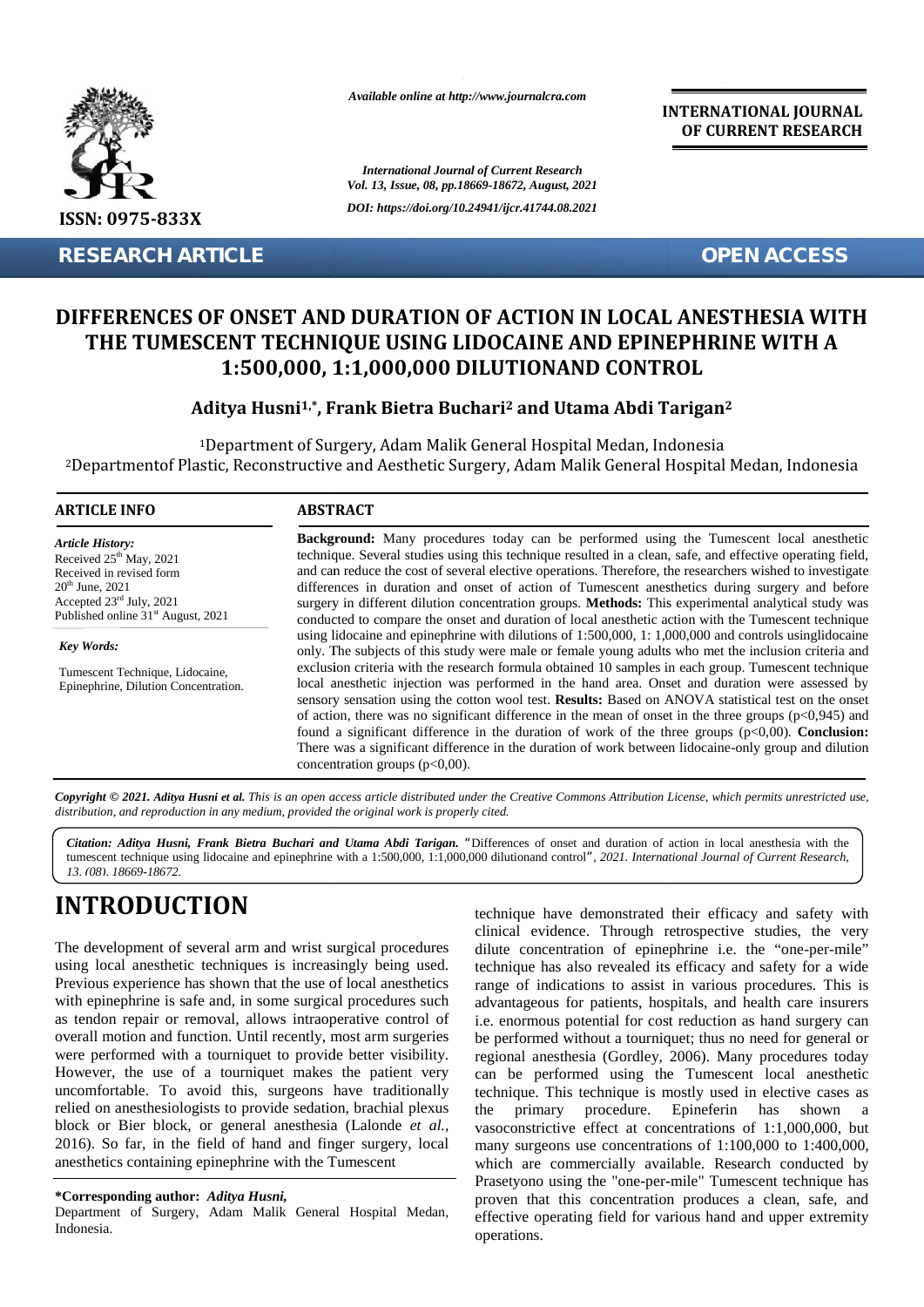In the absence of underlying vascular complications, epinephrine in concentrations of 1:200,000 to 1:1,000,000 has been shown to be safe when used with local anesthetics in digital blocks (Prasetyono, 2014; Prasetyono, 2016). The benefits of a conscious local anesthetic approach without a tourniquet include: (1) No sedation and no tourniquet thereby increasing patient comfort. Patients can undergo hand surgery in the same way as minor procedures at the dentist. (2) Eliminates the anesthetic/sedating component thereby reducing treatment time for minor procedures such as carpal tunnel and trigger finger surgeries. (3) During the procedure, the surgeon becomes able to view and repair sutured tendons, fixed bones, and joints because the patient can perform various active movements comfortably and cooperatively. This certainly improves tendon repair, transfer, and fixation of finger fractures (Gordley, 2016). Based on this, the investigators wished to investigate differences in the duration and onset of anesthetic action during surgery and before surgery in several concentration groups of dilutions of one per mil Tumescent containing 1:1,000,000 epinephrine and 0.2% lidocaine compared to the smaller and more frequently used concentrations, namely 1:500,000 and control with pure lidocaine. This type of research has never been done before, especially in North Sumatra, so it is very useful for further research.

## **MATERIALS AND METHODS**

This study is an experimental analytical study with a post test controlled group design to compare the onset and duration of action of local anesthetics with the Tumescent technique using lidocaine and epinephrine with dilutions of 1:500,000, 1: 1,000,000 and the control using pure lidocaine. This research was conducted at the Division of Reconstructive and Aesthetic Plastic Surgery, Department of Surgery, USU Medical Faculty, H. Adam Malik Hospital, Medan. The subjects of this study were male or female young adults who met the inclusion criteria and exclusion criteria taken by consecutive sampling. The subjects included in the study were research subjects who agreed and signed an informed consent, research subjects had no side effects and allergic reactions to lidocaine and epinephrine and study subjects without comorbidities that could cause bias. Meanwhile, research subjects had previously received vasoconstrictive agents, study subjects had previously received antiplatelet and anticoagulant agents, study subjects with skin disease at the injection site, and study subjects with peripheral vascular disease were exclusion criteria. Because this research is experimental, then the number of samples was calculated using the Federer formula, so that the minimum number in 1 group was 9 research subjects, so the total number of subjects was 27 samples. To prevent drop out, 10% of research subjects were added, so the number of research subjects was 30 subjects. Group I was the group that was given local anesthesia with the Tumescent technique using pure lidocaine as a control. Group II was the group that was given local anesthesia with the Tumescent technique using lidocaine and epinephrine with a dilution of 1:500,000. Group III was the group that was given local anesthesia with the Tumescent technique using lidocaine and epinephrine with a dilution of 1: 1,000,000. The way of working in this study is that first randomization is carried out in grouping samples, then location marking is carried out on the volar part of the forearm in the 3x3cm injection area. Then performed asepsis and antiseptic measures at the site of action.

Tumescent technique local anesthetic was injected with a 1 cc syringe and a 27G needle, previously aspirated to prevent injection into a vein. Then sensation was assessed using a cotton wool test at the start of the injection and evaluated every 10 minutes. Then calculate the onset and duration of each group. The collected data is processed and presented with statistical software. Differences in the three groups for each variable of onset and duration were analyzed by ANOVA test, if significant differences were found, it was continued by unpaired T test.

# **RESULTS**

From the results of statistical tests, the mean onset of lidocaine in each group was  $114 \pm 44,272$  seconds in the control group,  $114 \pm 44,272$  seconds in group II and  $120 \pm 48.99$  in group III. From the results of the One way ANOVA statistical test on the onset of pure lidocaine compared with the two dilution groups, there was no significant difference in the mean of onset in the three groups  $(p<0.945)$ . These results showed that there was no significant difference in onset of action between patients given pure lidocaine and the dilution group. From the statistical test results, the average duration of lidocaine in each group was  $132 \pm 15.67$  minutes in the control group,  $283.5 \pm 38,083$ minutes in group II and  $258.80 \pm 66,372$  in group III.

From the results of the One way ANOVA statistical test on the onset of action of pure lidocaine compared to the two dilution groups, there was a significant difference in the mean duration of the three groups ( $p \le 0.00$ ). These results indicate that there is a significant difference in onset of action between patients given pure lidocaine and the dilution group. Table 3 shows a significant difference (mean) in the control group which was analyzed with group II, it was found that  $p = 0.000$  ( $p < 0.05$ ) Table 4 showed that there is a significant difference (mean) between the control group analyzed and group III, it is obtained  $p = 0.000$  ( $p < 0.05$ ).

**Table 1. Differences in the onset of action of lidocaine**

|               | Lidocaine onset<br>(Mean $\pm$ Standard Deviation) | p value |
|---------------|----------------------------------------------------|---------|
| Control Group | $114 \pm 44.272$                                   |         |
| Group $\Pi$   | $114 \pm 44.272$                                   | 0.945   |
| Group III     | $120\pm 48.99$                                     |         |

\*One-Way ANOVA test

| Table 2. Differences in duration of action of lidocaine |  |
|---------------------------------------------------------|--|
|---------------------------------------------------------|--|

|               | Lidocaine duration              | p value |  |
|---------------|---------------------------------|---------|--|
|               | (Mean $\pm$ Standard Deviation) |         |  |
| Control Group | $132 \pm 15.67$                 |         |  |
| Group II      | $283.5 \pm 38.083$              | 0.00    |  |
| Group III     | $258.80 \pm 66,372$             |         |  |

One-Way ANOVA test

**Table 3. Results of T-Test in the Control Group and Group II**

|                                    | N  | Average $\pm$ sb  | <b>Difference</b><br>$Mean + sb$ | 95% CI             | n     |
|------------------------------------|----|-------------------|----------------------------------|--------------------|-------|
| Duration<br>Pure<br>Lidocaine      | 10 | $132+15.67$       | $151.5 \pm 38.662$               | 123,843<br>179,157 | 0.000 |
| Duration<br>Lidocaine<br>1:500,000 | 10 | 283.50<br>± 66.37 |                                  |                    |       |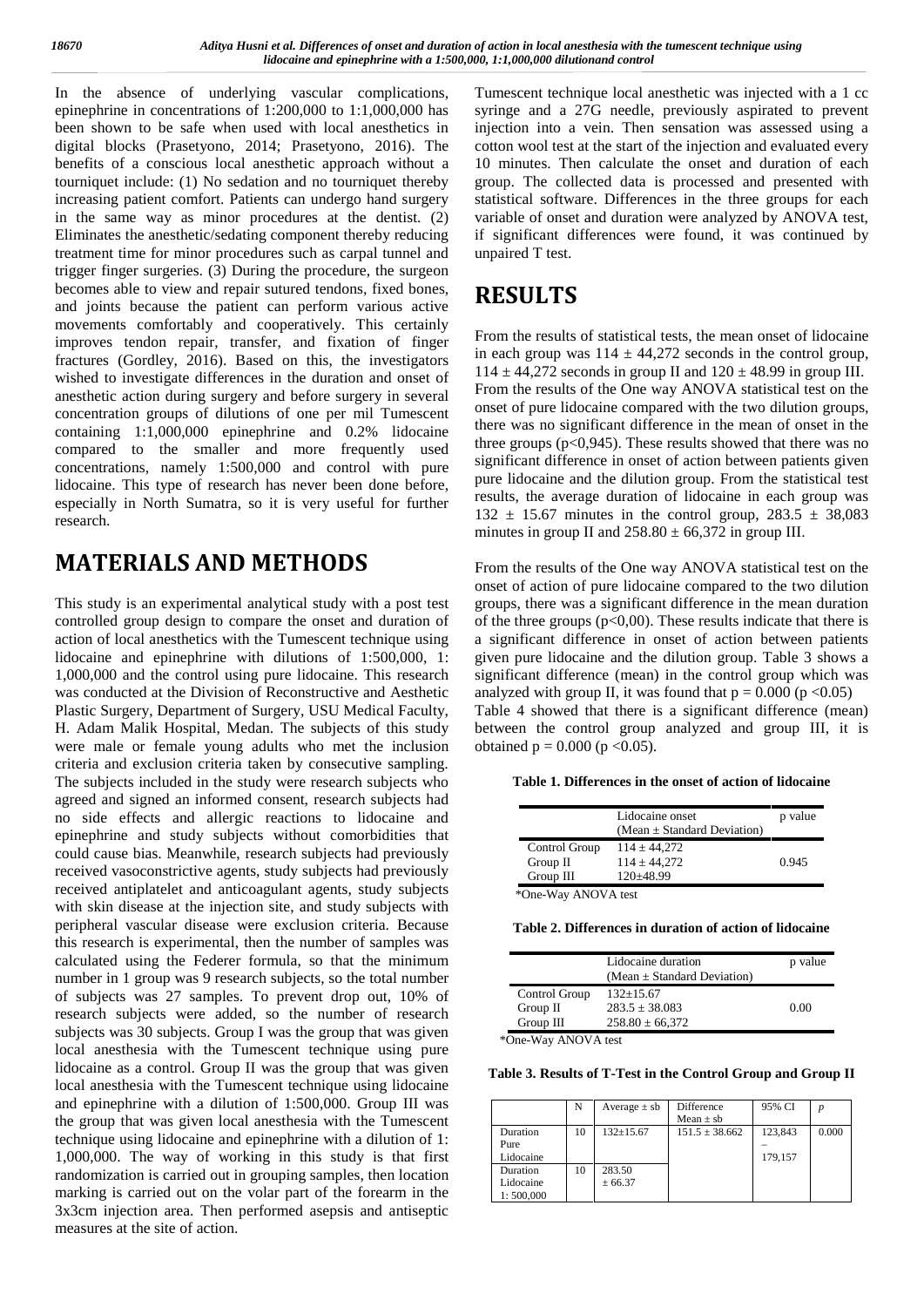| Table 4. Results of T-Test in the Control Group and Group III |  |
|---------------------------------------------------------------|--|
|---------------------------------------------------------------|--|

|                                 |    | Average $\pm$ sb | Difference Mean $+$ sh | 95% CI                |       |
|---------------------------------|----|------------------|------------------------|-----------------------|-------|
| <b>Duration Pure Lidocaine</b>  | 10 | 132+15.67        | $126.8 \pm 64.04$      | $80.983 -$<br>172.617 | 0.000 |
| Duration Lidocaine 1: 1.000.000 | 10 | $258.80 + 66.37$ |                        |                       |       |

#### **Table 5. T-Test Results in Group II and Group III**

|                                 |    | Average $\pm$ sb | Difference Mean $+$ sh | 95% CI           |      |
|---------------------------------|----|------------------|------------------------|------------------|------|
| Duration Lidocaine 1: 500,000   | 10 | $283.50 + 38.08$ | $24.7+35.61$           | $0.778 - 50.178$ | 0.56 |
| Duration Lidocaine 1: 1.000.000 | 10 | $258.80 + 66.37$ |                        |                  |      |

### **DISCUSSION**

Research conducted by Prasetyono using the "one-per-mile" Tumescent technique has proven that this concentration produces a clean, safe, and effective operating field for various hand and upper extremity operations. In the absence of underlying vascular complications, epinephrine in concentrations of 1:200,000 to 1:1,000,000 has been shown to be safe when used with local anesthetics in digital blocks (Prasetyono, 2014). With regard to the onset and duration of action (DOA) of lidocaine in Tumescent solution, only limited data are available. According to Keramidas and Rodopoulou, the onset of action (OOA) of 2% lidocaine was 1.3 minutes (Keramidas *et al.,* 2007). In the study, the onset of action of pure lidocaine and group II was the same, namely  $114.5 \pm 44.27$ seconds and in group I the onset of action was slightly longer at  $120 \pm 48.99$  seconds. These results are in line with research byPrasetyo et al, obtained the value of onset and duration of the use of Tumescent anesthesia with a dilution of 1: 1,000,000. This study compared the onset and duration of anesthetic action using 2% lidocaine and Tumescent anesthesia with a 1:1,000,000 dilution. In the anesthetic group with 2% lidocaine, the mean onset was 1 minute, ranging from 1-6 minutes. While in Tumescent anesthesia using a dilution of 1: 1,000,000, onset is more variable with an average of 5 minutes (range 1-9 minutes) (Prasetyono, 2016).

The results of the analysis using the test *one way* ANOVA on The onset of action of pure lidocaine compared with the dilution group obtained a p-value of  $0.945$  (p $>0.05$ ). These results showed that there was no significant difference in onset of action between patients given pure lidocaine and the dilution group. This is also directly proportional to the study by Prasetyo et al where the two groups analyzed were 2% lidocaine and with a dilution of 1: 1,000,000 there was no statistically significant difference.  $(P = 0.04$ ; Wilcoxon signedrank test).<sup>4</sup> This means that the use of pure lidocaine or diluted lidocaine has the same onset of action. This is advantageous for patients, hospitals, and health care insurers i.e. enormous potential for cost reduction with the same effect. In this study it was found that there was a significant difference in the average duration of the three groups. This means that there is a significant difference in duration between patients who were given pure lidocaine and the dilution groups of 1: 500,000 and 1:  $1,000,000$  ( $p<0.00$ ). The duration of action of lidocaine in each study group was  $132 \pm 15.67$  minutes in the control group,  $283.5 \pm 38,083$  minutes in group II and  $258.80 \pm 66,372$ in group III. This is in line with the study by Thomson and Lalonde which revealed that the duration of action of pure 2% lidocaine with epinephrine and 2% lidocaine with a dilution of

1:100,000 plus epinephrine was 4.9 hours and 10.4 hours, respectively (Thomson, 2006). On the duration of action of lidocaine, significant results were obtained in data analysis, then continued with significant group testing. The Independent T-Test test showed a significant (mean) change between the control group and group II and between the control group and group III with  $p<0.00$  in each group. The duration of action of lidocaine with dilution is longer than that of pure lidocaine. Another study that is also in line with this study is a study by Prasetyono et al, 2016 which showed that the duration of action of the 2% lidocaine group was 99.67 minutes, shorter than the duration of action of the Tumescent anesthetic group with a dilution of 1: 1,000,000. In that group, it was found that the duration was longer, namely 186 minutes. This is statistically significant (P < 0.001; paired t-test) (Prasetyono, 2016). Epinephrine or adrenaline is a very important component in anesthesia *tumescent*, which is 1:1000000. This substance is a good hemostasis, can inhibit the absorption of lidocaine, and prolong the anesthetic effect. With the Tumescent technique, an anesthetic effect is obtained for 10-18 hours (Trisnarizki *et al.,* 2018). The use of sensory examination modalities in this study used a simple test, namely: *cotton wool.*The same cotton wool was used in each subject and performed by the same examiner. Examination of cotton wool has several advantages, namely fast, cheap and easy to do so it is suitable to be carried out in this study (Trisnarizki, 2018; Vinycomb, 2014). This study was conducted on a healthy sample so that it becomes a weakness in this study. And further research needs to be done regarding the analysis of costs, side effects and complications in each group

### **CONCLUSION**

Based on test analysisone wayANOVA there was a significant difference in duration of action between subjects given pure lidocaine and the dilution group, p value =  $0.00(p<0.05)$ . However, there was no significant difference in the onset of action between subjects given pure lidocaine and the dilution group, p value =  $0.945$  (p $>0.05$ ).

### **REFERENCES**

- Lalonde, D., et al. 2016. Wide-awake Hand and Wrist Surgery: A New Horizon in Outpatient Surgery. AAOS Instructional Course Lecture. Vol. 64
- Gordley, Basu, 2006. Optimal Use of Local Anesthetics and Tumescence SeminPlast Surg.2006 Nov; 20(4): 219–224. PMCID: PMC2884789. two:10.1055/s-2006-951579
- Prasetyono T, Lestari P, 2014. One per mile Tumescent technique for upper extremity surgery: Broadening The Indication.. *J Hand Surg Am.* r Vol. 39.